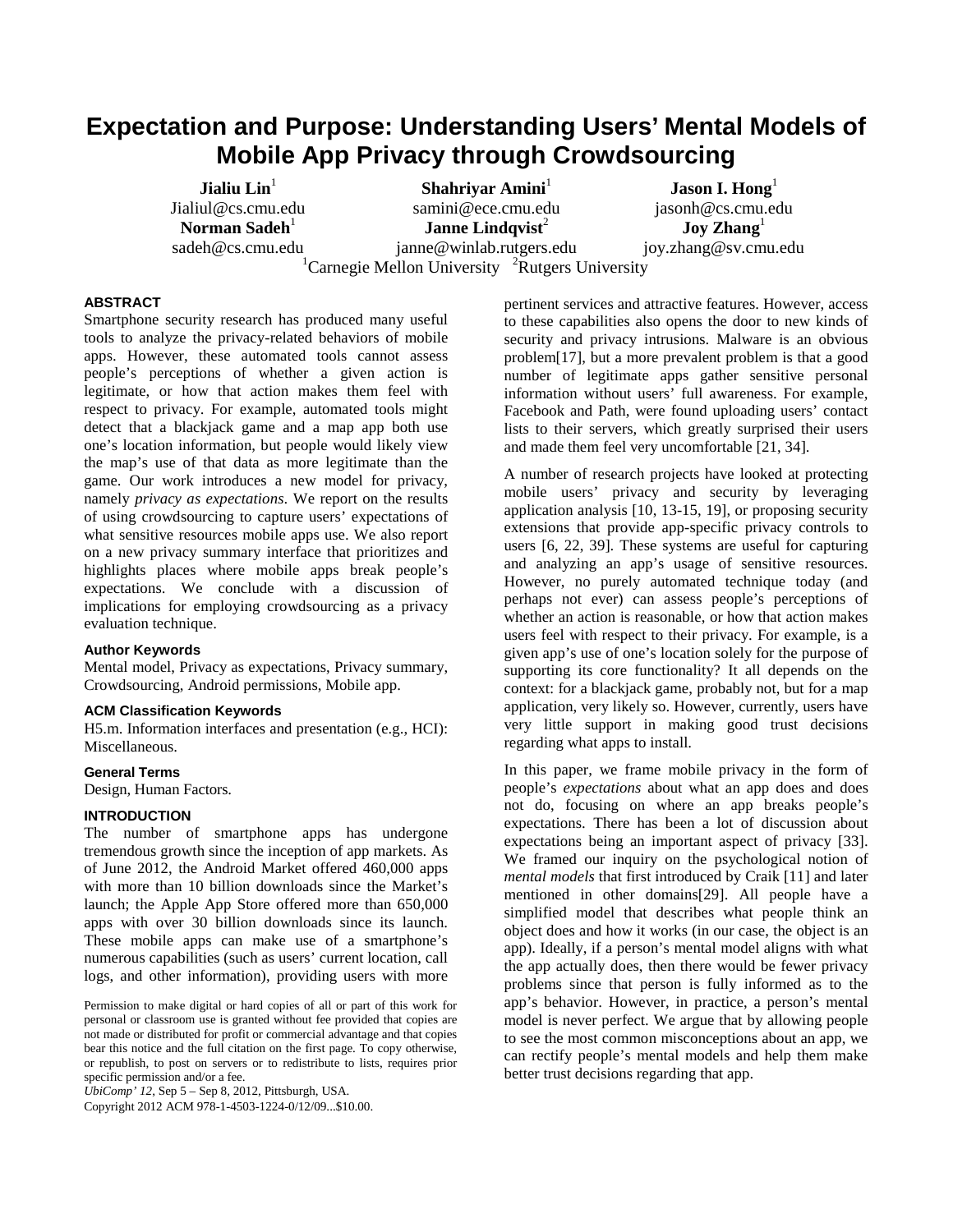We believe that this notion of privacy as expectations can be operationalized by combining two ideas. The first is to use crowdsourcing to capture people's mental models of an app's privacy-related behaviors in a scalable manner. This requires some knowledge of an app's actual behaviors, which can be obtained with app analysis tools such as TaintDroid. The second is to convey these expectations to users through better privacy summaries that emphasize the surprises that the crowd had about a given app.

Our long term goal is to build a system that leverages crowdsourcing and traditional security approaches to evaluate the privacy-related behaviors of mobile apps. This paper presents the first step to understand the design space and the feasibility of our ideas.

We make the following research contributions:

- We demonstrate a way of capturing people's expectations using crowdsourcing. More specifically, we conducted user studies on Amazon Mechanical Turk (AMT) with 179 Android users, surveying their expectations and subjective feelings about different apps accessing sensitive resources (such as location, contact lists, and unique ID) in different conditions.
- We identify two key factors that affect people's mental model of a mobile app, namely expectation and purpose, and show how they impact users' subjective feelings.
- We present an analysis which indicates that informing users of why a given resource is being used can allay their privacy concerns, since most users have difficulty figuring out these purposes.
- We present the design and evaluation of a new privacy summary that emphasizes behaviors that did not match the crowd's expectations. Our results suggest that our interface significantly increases users' privacy awareness and is easier to comprehend than Android's current permission interface.

## **RELATED WORK**

We have organized related work into three sections: an overview of the Android permission system; research on mobile app analysis and security extensions; and relevant work in mental model analysis and design for privacyrelated user interfaces.

#### **Android Permissions**

The Android permission framework is intended to serve two purposes in protecting users: (1) to limit mobile apps' access to sensitive resources, and (2) to assist users in making trust decisions before installing apps. Android apps can only access sensitive resources if they declare permissions in their manifest files and get approved by users during the installation time. On the official Android Market, before installing an app, users are shown a permission screen listing the resources an app will access. Users can choose to either install the app with all the requested permissions or not to install the app at all. Once granted, permissions cannot be revoked unless users uninstall the app.

There have also been several user studies looking at usability issues of permission systems in warning users before downloading apps. Kelley et al. [26] conducted semi-structured interviews with Android users, and found that users paid limited attention to permission screens, and had poor understanding of what these permissions imply. Permission screens generally lack adequate explanation and definitions. Felt et al. [18] found similar results from Internet surveys and lab studies that current Android permission warnings do not help most users make correct security decisions.

Our work leverages this past work investigating Android's permissions. We extend their ideas in two new ways. The first is using crowdsourcing as a way of measuring people's expectations regarding an app's behavior, rather than relying solely on automated techniques. This allows us to capture a new aspect of mobile app privacy that past work has not. The second is the design and evaluation of a new privacy summary interface that emphasizes access to sensitive resources that people did not expect.

## **Mobile Application Analysis and Security Extensions**

Researchers have also developed many useful techniques and tools to detect the sensitive information leakage in mobile apps [3, 10, 12-16, 19, 35, 36], by using permission analysis (e.g. [3, 16]), static code analysis (e.g. [12]), network analysis (e.g. [35]), or dynamic flow analysis (e.g. [14]). Their results identified the strong penetration of ads and analytics libraries, and other prevailing privacy violations including excessively accessing sensitive information. We used TaintDroid [14] in our work to investigate the ground truth of the top 100 popular Android apps on how and for what purpose sensitive resources were used. Amini et al. [2] offered an vision of an cloud-based service that leverages crowdsourcing and traditional security approaches to analyze mobile applications. Our work follows this vision and demonstrates the feasibility of incorporating crowdsourcing in application analysis.

Many security extensions have been developed to harden privacy and security. MockDroid [6], TISSA [39] and AppFence [22] substitute fake information into API calls made by apps, such that apps could still function but with zero disclosure of users' private information. Nauman et al. [28] proposed Apex which provided more fine-grained control over the resources usage based on context and runtime constraints. To enable wide deployment, Jeon et al. proposed an alternative solution that rewrote the bytecode of mobile apps to enforce more privacy controls [24] instead of modifying the Android system as the previous solutions.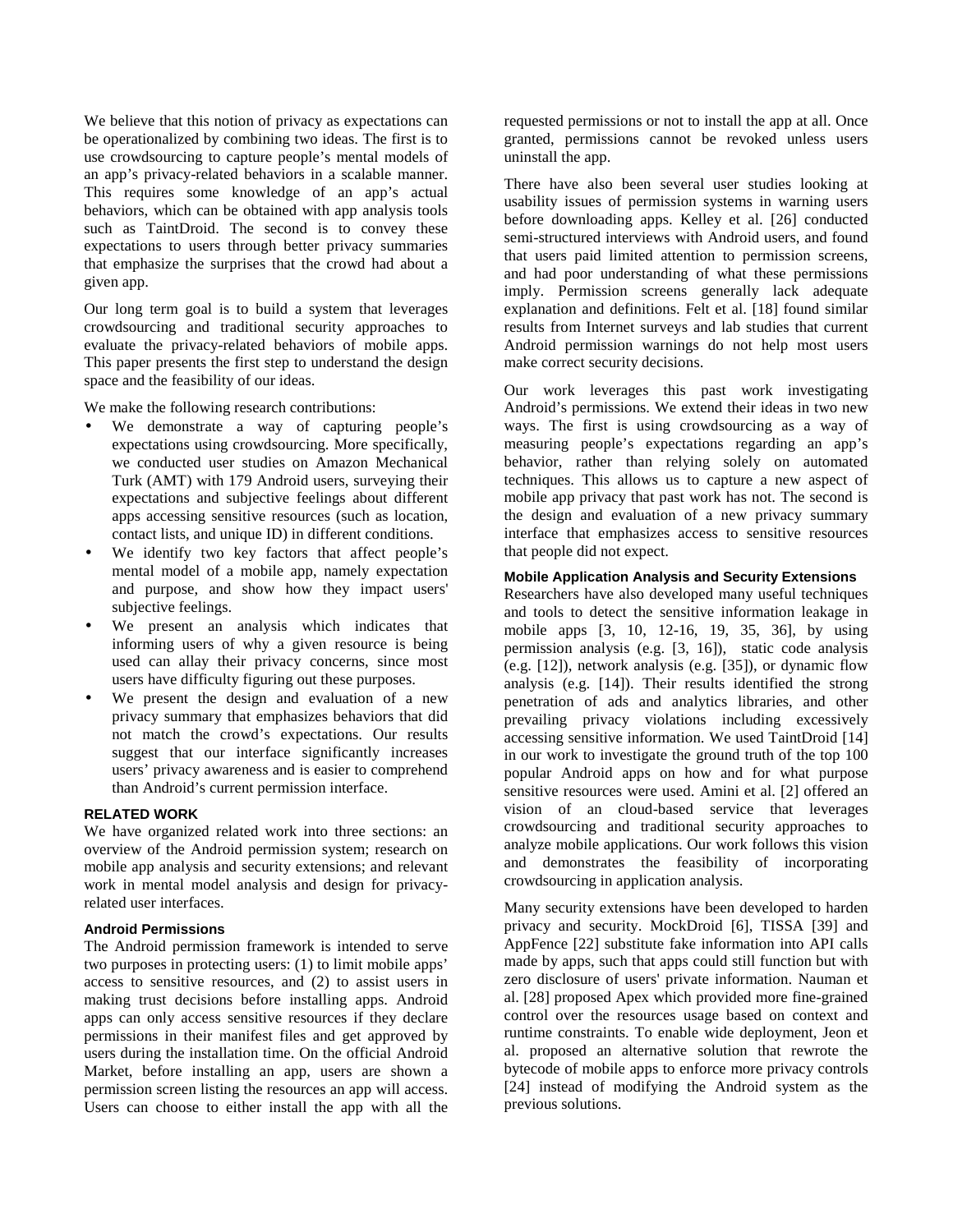Though app analysis provides us with a better understanding of apps' behaviors, it cannot infer people's perceptions of privacy or distinguish between behaviors which are necessary for an app's functionality versus behaviors which are privacy-intrusive. Similarly, while the security extensions above provide users with more control over their private data, it is unclear if lay users can correctly configure these settings to reflect their real preferences. Our work complements this past work by suggesting an alternative way of looking at mobile privacy from the users' perspective. We study users' mental models of mobile privacy, aiming to identify the most pertinent information to help users make better privacy-related trust decisions.

#### **Expectations of Privacy, Mental Model Studies and Privacy Interface Design**

The notion of expectations is fairly common in discussions of privacy [33]. For example, in Katz v. United States, Supreme Court put forward "reasonable expectation of privacy" to test reasonableness of legal privacy protections under the Fourth Amendment [1]. Palen and Dourish [30] and Barth et al. [4] discussed how expectations are governed by norms, past experiences, and technologies. Our notion of *privacy as expectations* is a narrower construct, focusing primarily on people's mental models of what they think an app does and does not do. Our core contribution is in operationalizing privacy in this manner, in terms of using crowdsourcing to capture people's expectations as well as reflecting the crowd's expectations directly in a privacy summary to emphasize places where an app's behavior did not match people's expectations.

Past work has looked at understanding people's mental models regarding computer security. For example, Camp [9] discussed five different high-level metaphors for how people think about computer security. Wash [38] identified eight mental models ('folk models') of security threats that users perceived and how these models can justify why users ignored security advice. Bravo-Lillo et al. [8] conducted studies to explore the psychological processes of users involving perceiving and responding to computer alerts. Sadeh et al. also studied the complexity of people's location sharing privacy preferences[5, 32]. This past research has a similar flavor as ours in terms of trying to understand the mental models people used to make trust decision. Our work extends this past work to a new domain, namely mobile app privacy.

Kelley et al. proposed simple visualizations called "privacy nutrition labels" [25] to inform user how their personal information is collected, used and shared by a web site. Our new proposed mobile privacy summary interface is inspired by their work. Our work differs in how we acquire privacy-related information. In their work, the expectation is that a 'nutrition label' would be

generated by the owner of the web site. In our case, information is gathered through both crowdsourcing users' mental models and profiling mobile apps using dynamic taint analysis (e.g. using TaintDroid).

## **CROWDSOURCING USERS' MENTAL MODELS**

In this section, we present the design and results of our study using crowdsourcing to capture users' mental models about a mobile app's behavior.

Taking a step back, there are four reasons why crowdsourcing is a compelling technique for examining privacy. Past work has shown that few people read End-User License Agreements (EULAs) [20] or web privacy policies [23], because (a) there is an overriding desire to install the app or use the web site, (b) reading these policies is not part of the user's main task (which is to use the app or web site), (c) the complexity of reading these policies, and (d) a clear cost (i.e. time) with unclear benefit. Crowdsourcing nicely addresses these problems. It dissociates the act of examining permissions from the act of installing apps. By paying participants, we make reading these policies part of the main task and also offer clear monetary benefit. Lastly, we can reduce the complexity of reading Android permissions by having participants examine just one permission at a time rather than all of the permissions, and by offering clearer explanations of what the permission means.

## **Study Design**

We recruited participants using Amazon's Mechanical Turk (AMT). We designed each Human Intelligence Task (HIT) as a short set of questions about a specific Android app and resource pair (see Figure 1). Participants were asked to read the provided screenshots and description of an app, as retrieved from the official Android market. Then they were asked if they have used this app before and what category this app belongs to. The categorization questions were designed as an easy check to detect if participants were gaming our system (e.g., clicking through HITs without answering questions).

After these two questions, participants were shown one of two sets of follow-up questions. One of the conditions (referred to as *the expectation condition*) was designed to capture users' perceptions of whether they expected a given app to access a sensitive resource and why they thought the app used this resource. Participants were also asked to specify how comfortable they felt letting this app access the resource, using a 4-point Likert scale ranging from very comfortable (+2) to very uncomfortable (-2). In the other condition (referred to as *the purpose condition*), we wanted to see how people felt when offered more finegrained information. Participants were told that a certain resource would be accessed by this app and given specific reasons, e.g. user's location information is accessed for target advertising. We identified these reasons by examining TaintDroid logs and using knowledge about ad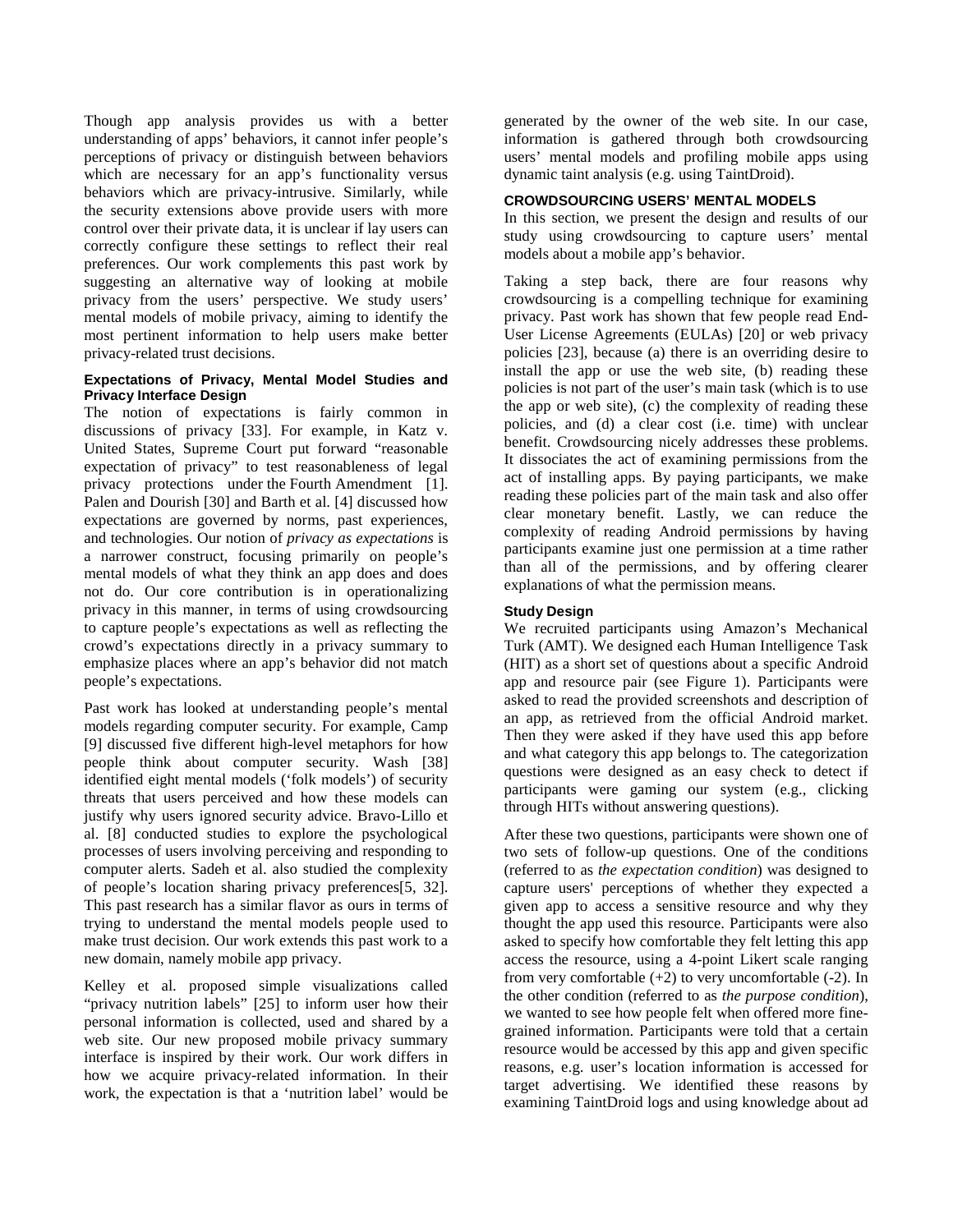

**Figure 1. Sample questions in our study to capture users' mental models. Participants were randomly assigned to one of the conditions. In the** *expectation condition***, participants' were asked to specify their expectations and speculate the purpose for this resource access. In** *the purpose condition***, the purpose of resource access was given to participants. In both conditions, participants were asked to rate how comfortable they felt having the targeted app access their resources.** 

networks. Participants were then asked to provide their comfort ratings as in the expectation condition. Finally, participants from both conditions were encouraged to provide optional comments on the apps in general. The separation of the two conditions let us compare users' perceptions and subjective feelings when different information was provided.

We focused our data collection on four types of sensitive resources (as suggested by AppFence [22]): unique device ID, contact list, network location, and GPS location. We also restricted the pool of apps to the Top 100 most downloaded mobile apps on the Android market. Overall, 56 of these apps requested access to unique phone ID, 25 to the contact list, 24 to GPS location, and 29 to Network Location. This resulted in 134 app and resource pairs, i.e. 134 distinct HITs. For each HIT, we recruited 40 unique participants to answer our questions (20 per condition).

We used the following qualification test to limit our participants to Android users, as well as to filter out people who were not serious. Crowd participants were asked to provide the Android OS version of their device, with instructions on where to find this information on their Android devices. When reviewing participants' qualification requests, we also randomly assigned qualified participants to different conditions by giving them different qualification scores. In this way, we could ensure a between-subject design where a participant would only be exposed to one condition.

To prevent other confounding factors such as cultural or language issues, we restricted our participants to those who were located within the U.S. To guarantee the quality of our data, we also required participants to have a lifetime approval rate higher than 75% (i.e. the rate of successfully completing previous tasks).

All the HITs of this study were completed over the course of six days. We collected a total of 5684 responses. 211 were discarded due to incomplete answers, and 113 were discarded due to failing the quality control question, yielding 5360 valid responses. There were 179 verified Android users in our study, with an average lifetime approval rate of 97% (SD=8.79%). The distribution of Android versions our participants used was very close to Google's official numbers [37]. On average, participants spent about one minute per HIT (M=61.27, SD=29.03), and were paid at the rate of \$0.12 USD per HIT.

#### **The Most Unexpected and the Most Uncomfortable**

Our first analysis looked at what sensitive resource usages were least expected by users based on data from the expectation condition. For each app and resource pair, we aggregated the data by calculating the percentage of participants who expected the resources to be accessed, and averaging the self-reported comfort ratings (ranging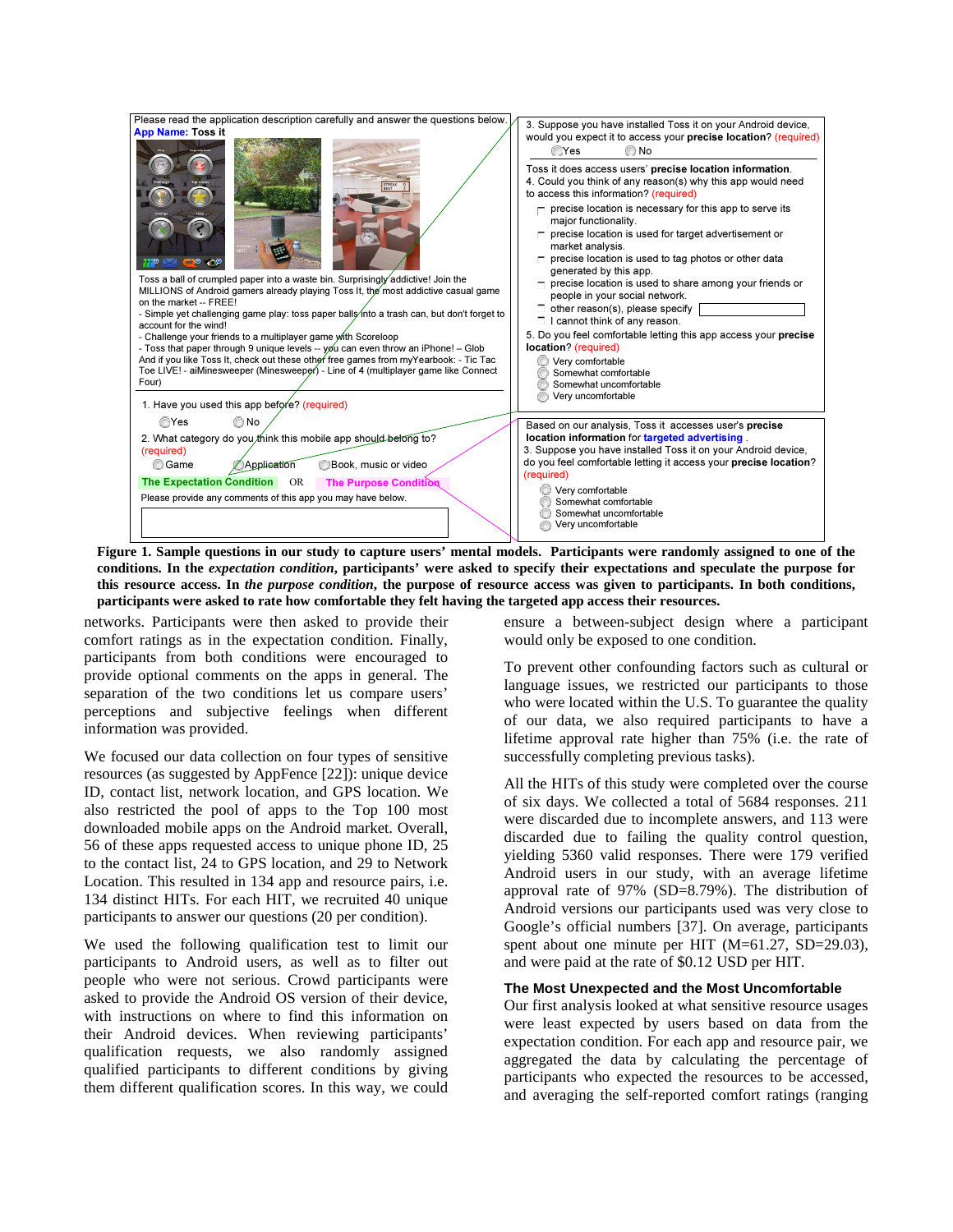from very comfortable +2.0 to very uncomfortable -2.0). Table 1 summarizes the resource usages that less than 20% of participants said that they expected. For example, only 5% of participants expected the Brightest Flashlight app would access users' network location information, and overall, participants felt uncomfortable about this resource usage  $(M= -1.25, SD=0.39)$ . Similarly, only 10% of participants expected the Talking Tom app would access users' device ID, and 20% of people expected Pandora to access their contact list.

Generally speaking, when participants were surprised by an access to a sensitive resource, they also found hard to explain why this resource were needed. Note that in the expectation condition, participants were only informed about which resources were accessed without the purpose of access. This is similar to what the existing Android permission list conveys to users. In this condition, we observed a very strong correlation  $(r= 0.91)$  between the percentage of expectations and the average comfort ratings. In other words, the perceived necessity of the resource access was directly linked to their subjective feelings, thus guiding the way users make trust decisions on mobile apps. As many participants also mentioned in their comments, these surprises prompted them to take different actions. For example, participant W27 said about Brightest Flashlight app, "Why does a flashlight need to know my location? I love this app, but now I know it access my location, I may delete it." W92 said, "I didn't know Pandora can read my phone book. But why? Can I turn it off? I'll search for other internet radio app." Similarly, W56 showed a similar concern (for the Toss It game), "I do not feel that games should ever need access to your location. I will never download this game."

## **Lay Users Have a Hard Time Identifying the Reason an App Accesses a Resource**

Another way to look at the expectation condition is that it presented users with information comparable to what is provided by the Android permission system, namely what resources may be accessed. We wanted to see to what extent people understand the behaviors of apps in this optimal case, where they were paid to read the privacy summaries. Based on our results, even if users were fully aware of which resources were used, they still had a hard time understanding why these resources were needed.

We used TaintDroid [14] to analyze all the mobile apps in our study to identify the actions that triggered the sensitive resource access and where the sensitive information was sent to. We then manually categorized each app and resource pair into three categories: (1) for major functionality, (2) for sharing and tagging (or supporting other minor functions), (3) for target advertising or market analysis. Many resource usages fell into more than one category. For example, the

| <b>Resource</b> | App name                    | % Expected | Avg            |
|-----------------|-----------------------------|------------|----------------|
|                 |                             |            | <b>Comfort</b> |
| <b>Network</b>  | Brightest Flashlight        | 5%         | $-1.25$        |
| Location        | <b>Toss It</b>              | 10%        | $-1.15$        |
|                 | <b>Angry Birds</b>          | 10%        | $-0.43$        |
|                 | Air Control Lite            | 20%        | $-0.55$        |
|                 | Horoscope                   | 20%        | $-1.05$        |
| <b>GPS</b>      | <b>Brightest Flashlight</b> | 10%        | $-0.95$        |
| Location        | <b>Toss It</b>              | 5%         | $-0.95$        |
|                 | Shazam                      | 20%        | $-0.05$        |
| Device ID       | <b>Brightest Flashlight</b> | 5%         | $-1.35$        |
|                 | TalkingTom Free             | 10%        | $-0.78$        |
|                 | Mouse Trap                  | 15%        | $-0.85$        |
|                 | Dictionary                  | 15%        | $-0.69$        |
|                 | <b>Ant Smasher</b>          | 20%        | $-1.13$        |
|                 | Horoscope                   | 20%        | $-1.03$        |
| Contact         | <b>Backgrounds HD</b>       | 10%        | $-1.35$        |
| List            | Wallpapers                  |            |                |
|                 | Pandora                     | 20%        | $-0.70$        |
|                 | <b>GO Launcher EX</b>       | 20%        | $-0.75$        |

**Table 1. The most unexpected resource usages identified in the expectation condition, i.e. resource usage expected by no more than 20% of participants. Users felt uncomfortable with these unexpected app behaviors. For each app and resource pair, 20 participants were surveyed. The comfort rating was ranging from -2.0 (very uncomfortable to +2.0 (very comfortable). For all the apps we surveyed, there was a strong correlation (r=0.91) between people's expectation and their subjective feelings.** 

WeatherBug application uses location for retrieving local weather information as well as for targeted advertising.

We compared the reasons our participants provided in the expectation condition against the ground truth from our analysis as shown in Table 2. In most cases, the majority of participants could not correctly state why a given app requested access to a given resource. When the resources were accessed for functionality purposes, participants generally had better answers; however, the accuracy never exceeded 80%. When sensitive resources were used for multiple purposes, the accuracies tended to be much lower. We also note that, participants had slightly better answers of why their location information was needed compared to the other two types of sensitive resources.

Note that, these results are for the situation where participants were paid to carefully read the description. Many of them had even already used some of these apps before. We believe for general Android users, their ability to guess would be even worse. This also indicates that simply informing users of what resources are used (as today's Android permission screen does) is not enough for users to make informed decision.

#### **Clarifying the Purpose May Ease Worries**

Given the lack of clarity of why their resources are accessed, users have to deal with significant uncertainties when making trust decisions regarding installing and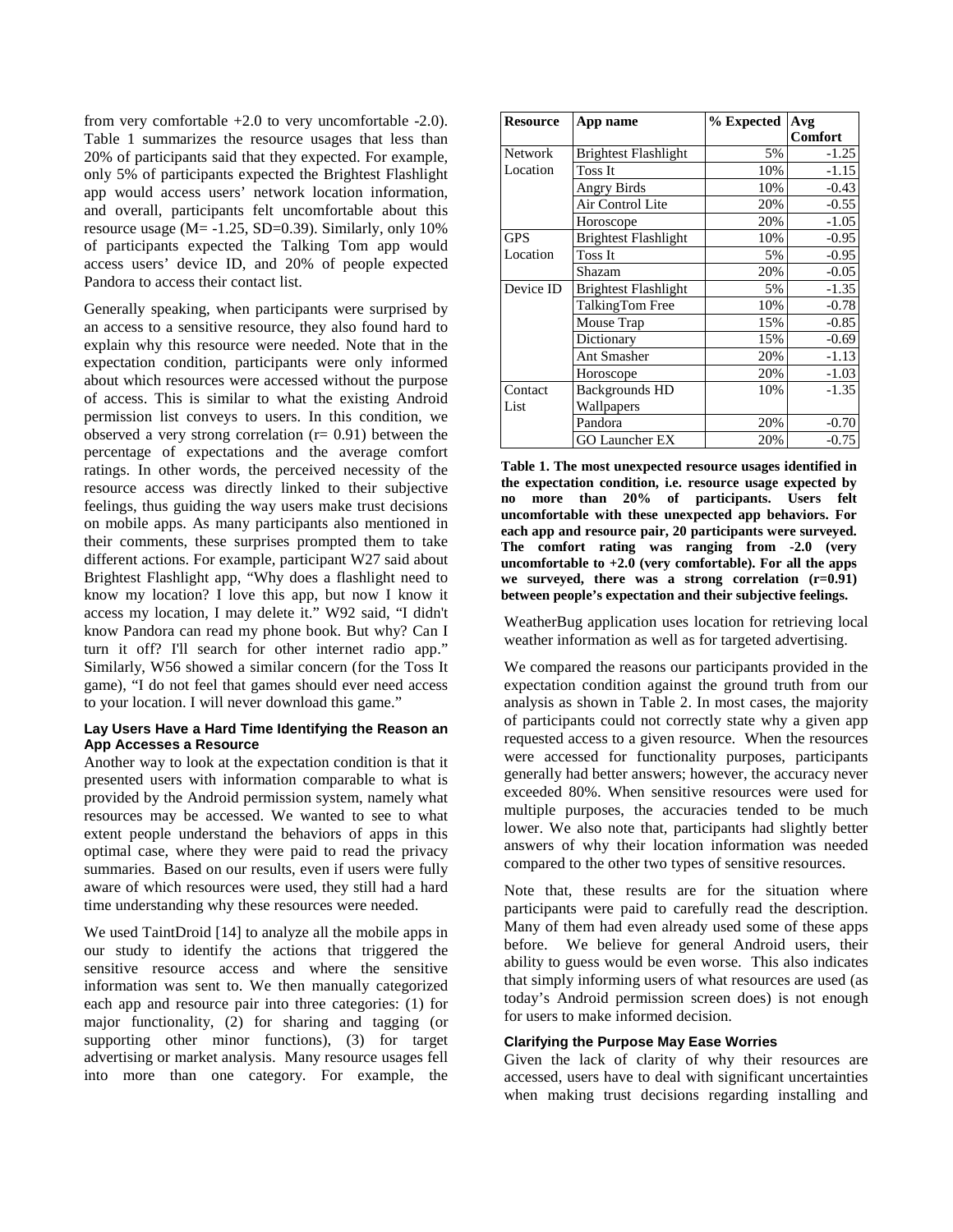| Resource       | Resource used for       | cnt            | $%$ of   | $%$ of |
|----------------|-------------------------|----------------|----------|--------|
| Type           | [1] Major functionality |                | accurate | no     |
|                | [2] Tagging or sharing  |                | guess    | idea   |
|                | [3] Advertising or      |                |          |        |
|                | market analysis         |                |          |        |
| Contact        | [1]                     | 20             | 56%      | 8%     |
| List $(25)$    | $\lceil 2 \rceil$       | 2              | 28%      | 35%    |
|                | $[1]+[2]$               | 2              | 19%      | 16%    |
|                | $[1]+[2]+[3]$           | 1              | 27%      | 14%    |
| <b>GPS</b>     | [1]                     | 14             | 74%      | 11%    |
| Location       | [2]                     | 4              | 80%      | 10%    |
| (24)           | [3]                     | 2              | 35%      | 55%    |
|                | $[1]+[3]$               | 3              | 15%      | 27%    |
|                | $[2]+[3]$               | 1              | 15%      | 40%    |
| <b>Network</b> | [1]                     | 15             | 77%      | 8%     |
| Location       | $[2]$                   | $\overline{2}$ | 55%      | 10%    |
| (29)           | [3]                     | 7              | 29%      | 63%    |
|                | $[1]+[3]$               | 3              | 15%      | 22%    |
|                | $[2]+[3]$               | $\overline{c}$ | 13%      | 25%    |
| Device         | [1]                     | 1              | 51%      | 29%    |
| ID $(56)$      | [3]                     | 30             | 22%      | 58%    |
|                | $[1] + [3]$             | 12             | 7%       | 55%    |

**Table 2. Participants had a difficult time speculating on the purposes of their sensitive resource usages. The first column shows the type of resource accessed and the total number of apps accessing that resource. The second column shows the ground truth of why the resource is accessed, the third column shows the number of apps in each category (e.g. 20 apps access contact list for reason [1]). The third column shows the percentage of participants stated the purpose correctly. The last column shows the percentages of participants who had no idea why the resource is accessed.** 

using a given mobile app. We wanted to see if providing users with more fine-grained information, especially the purposes of resource access, would have any influence on users' privacy-related subjective feelings. To answer this question, we compared the average comfort ratings from both conditions, for each mobile app and resource pair.

We observed that for all four types of sensitive resources (i.e. device ID, contact list, network location, and GPS location), participants felt more comfortable when they were informed of the purposes of a resource access (see Table 3). The differences between the comfort ratings were statistically significant in t-tests. For example, with regard to accessing the device ID, the average comfort rating in the purpose condition was 0.3 higher than in the expectation condition  $(t(55)=7.42, p<0.0001)$ . For some apps, informing people of the purpose led to totally different feelings. For example, participants felt uneasy when told the Dictionary app accessed their network location ( $M_{\text{confort}}$ = -0.83, SD=0.41). However, when they were informed that the location was only used to search for trending words that people nearby are looking up, they felt much less concerned  $(M_{\text{confort}}=0.80, SD=0.29)$ . Similarly, Air Control Lite, eBuddy, Shazam, Antivirus, and other 7 apps all demonstrate a significant increase

|                | comfort    | comfort       |    |      |        |
|----------------|------------|---------------|----|------|--------|
| Resource       | rating w/  | rating $w/o$  |    |      |        |
| Type           | purpose    | purpose       | df | т    | p      |
| Device ID      | 0.47(0.30) | $-0.10(0.41)$ | 55 | 7.42 | 0.0001 |
| Contact        |            |               |    |      |        |
| List           | 0.66(0.22) | 0.16(0.54)    | 24 | 4.47 | 0.0002 |
| <b>Network</b> |            |               |    |      |        |
| Location       | 0.90(0.53) | 0.65(0.55)    | 28 | 3.14 | 0.004  |
| <b>GPS</b>     |            |               |    |      |        |
| Location       | 0.72(0.62) | 0.35(0.73)    | 23 | 3.60 | 0.001  |

**Table 3. Comparison of comfort ratings between the expectation condition (2nd column) and the purpose condition (3rd column). Standard deviations are shown between parentheses. When participants were informed of the purpose of resource access, they generally felt more comfortable. The differences were statistically significant for all four types of resources. The comfort ratings were ranging from -2.0 (very uncomfortable to +2.0 (very comfortable).** 

 $(\delta > 1.0)$  in comfort rating when the purpose of a resource access was explained.

This finding suggests that providing users with the reasons why their resources are used not only gives them more information to make better trust decisions, but can also ease their concerns caused by uncertainties. Note that informing users about the "purpose" for collecting their information is a common expectation in many legal and regulatory privacy frameworks. Our results confirm the importance of this information. This finding also provides us with strong rationale for including the purpose(s) of resource access in our new design of privacy summary interface.

#### **Impact of Previously Using an App**

We also wanted to see how previous experiences with an app impacted participants' expectations and level of comfort. To answer this question, we compared the responses between participants who had and hadn't used the app before. The ratio of people who had and had not used the apps in our study varied greatly. Some apps (such as Facebook and Twitter) saw high usage among our participants, while others (such as Kakao Talk Messenger and Horoscope) had fairly low usage. To make the comparison fair, we only examined apps that had at least 5 responses in both the used and not used categories. In our data, the differences between participants who had and had not used these apps before were not statistically significant with respect to their expectation of sensitive resource access. Regarding their comfort level, the only significant difference we observed is the average comfort ratings for accessing the contact list. Participants who used an app before felt more comfortable letting that app access their contact list  $(t(20)=2.68, p=0.015)$ . For the other three types of resources, the experiences with apps didn't cause any statistically significant differences in participants' subjective feelings.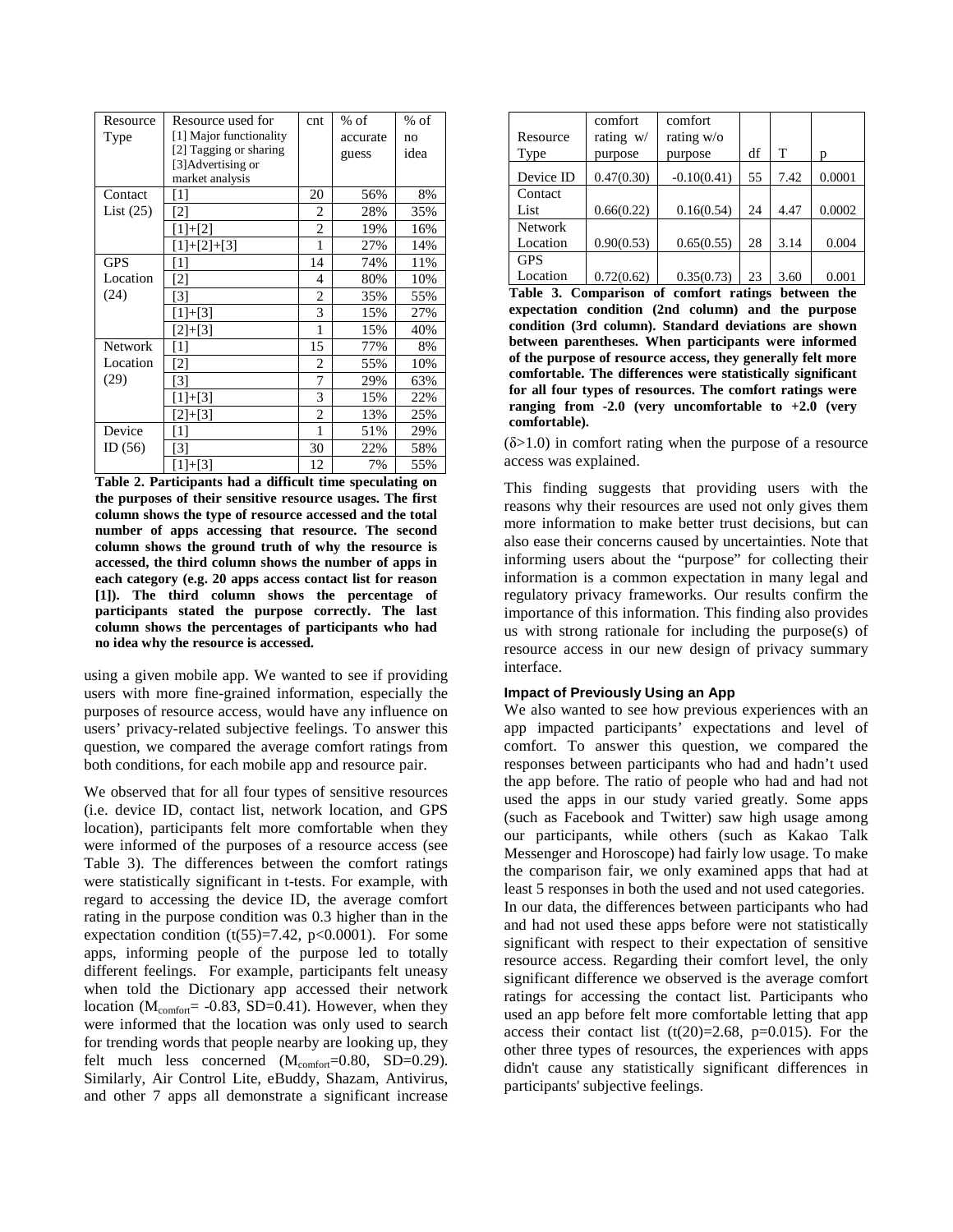This finding suggests that people who use an app do not necessarily have a better understanding of what the app is actually doing, in terms of accessing their sensitive resources. It also suggests that, if we use crowdsourcing to capture users' mental models of certain apps, we do not have to restrict our participants to people who are already familiar with these apps, allowing us access to a potentially larger crowd.

## **NEW PRIVACY SUMMARY INTERFACE**

In the previous section, we had identified that purpose and expectation are two key factors that impact users' subjective feelings. Based on this finding, we present the design of a new privacy summary interface highlighting the purposes of sensitive resource usage and people's perceptions about app's behaviors.

#### **Design Rationale**

Privacy summary interfaces, such as the permission screen in current Android, are designed for users to review before downloading mobile apps. By that time, users have limited information to form their mental model of the targeted mobile app since they haven't had any interaction with it. In contrast with our crowdsourcing study, we cannot rely on general users to carefully examine an app's description or screenshots to understand how this app works in reality. In our new design, we directly leverage other users' mental models. The underlying rationale is similar to the idea of Patil et al. [31] in the sense of incorporating others' opinions in making privacy decisions. Our work differs from their work by aggregating users' subject feedback from crowds instead of from one's social circle and highlighting users' surprises. By presenting the most common misconceptions about an app, we can rectify people's mental models and help them make better trust decisions. We consider users' *expectations* and the *purposes of resource access* as the two key points that we want to convey to users in our new summary interface.

Previous research has discussed several problems with the existing Android permission screens [18, 26], including:

- The wording of the permission list contains too much technical jargon for lay users.
- They offer little explanations and insight into the potential privacy risk.
- A long list of permissions make users experience warning fatigue.

With these problems in mind, in addition to the two identified key features, we proposed several principles for our own design:

- Using simple terms to describe the relevant resources; e.g., instead of using "coarse (Network) location", we use the term "approximate location".
- Only displaying the resources that have greater impact on users' privacy, such as location, device ID,



**Figure 2: A mockup interface of our newly proposed privacy summary screen, taking the Brightest FlashLight and the Dictionary app as examples. The new interface provides extra information of why certain sensitive resources are needed and how other users feel about the resource usages. Warning sign will appear if more than half of the previous users were surprised about this resource access.** 

storage, contact list etc. Users could choose to check out other low-risk resources by clicking "See all".

- Sorting the list based on expectation as captured through crowdsourcing. We order the list so that the more surprising resource usages are shown first.
- Highlighting important information. We bold the sensitive resources mentioned in text, and use warning sign and striking color to highlight the suspicious resource usages, i.e. when the surprise value exceeds a certain threshold.

Figure 2 shows two examples of our new privacy summary interface. To make the comparison more symmetric, our design uses the same background color and pattern are used in the current Android permission screen. The surprise numbers (i.e. "n% of users were surprised") used in these mockups were obtained from our crowdsourcing study where possible. The surprise numbers for other resources (such as camera flashlight, SD card) were reasonable estimates made by our team.

#### **Evaluation**

We used AMT to conduct a between-subject user study to evaluate our new privacy summary interface. Participants were randomly assigned to one of the two conditions in the same way as our previous study. In *the permission condition*, participants were shown the permission screen that the current Android Market uses; in the other condition (referred as *the new interface condition*), participants were shown our new interfaces. We used the data we collected in our previously described crowdsourcing study to mock up the privacy summary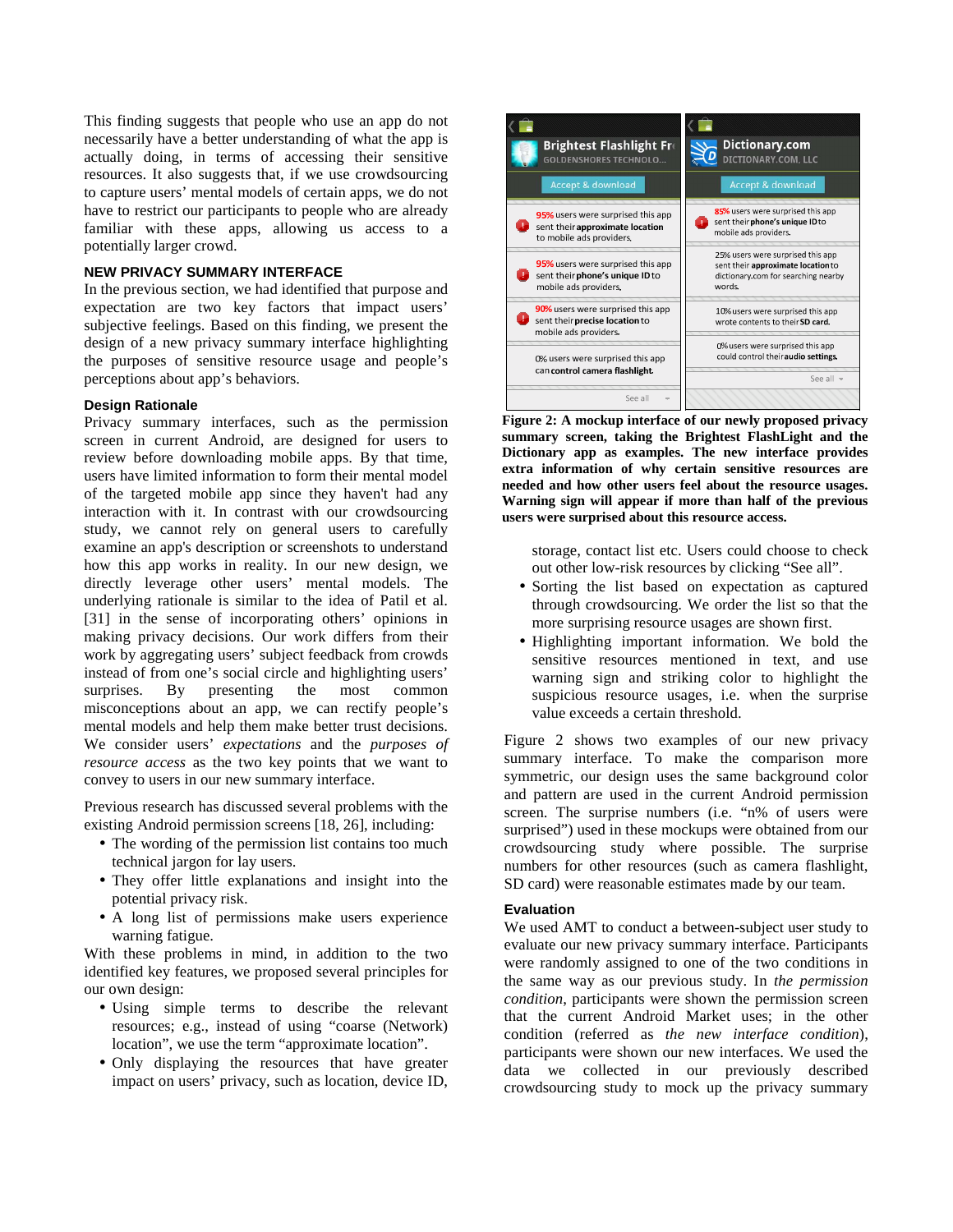| * $p < 0.05$ ** $p < 0.005$ | # of People Mentioning<br><b>Privacy Concerns (out of 20)</b> |                | $Accuracy (max=1.0)$ |               | Time spent (sec) |            |               |        |
|-----------------------------|---------------------------------------------------------------|----------------|----------------------|---------------|------------------|------------|---------------|--------|
| <b>App Name</b>             | Permission                                                    | New Interface  | Permission           | New Interface |                  | Permission | New Interface |        |
| <b>Brightest Flashlight</b> |                                                               |                | 0.58                 | 0.86          | $**$             | 74.59      | 65.11         |        |
| <b>Dictionary</b>           |                                                               |                | 0.73                 | 0.91          | $***$            | 68.21      | 43.92         | **     |
| Horoscope                   |                                                               | $\overline{ }$ | 0.75                 | 0.95          | *                | 68.41      | 48.72         | $\ast$ |
| Pandora                     |                                                               |                | 0.68                 | 0.94          | $**$             | 76.86      | 76.82         |        |
| <b>Toss it</b>              |                                                               | 13             | 0.61                 | 0.88          | **               | 67.43      | 57.10         |        |

**Table 4. Comparisons between the existing Android permission screen (permission condition) and our newly proposed privacy summary (new interface condition). Our new interface makes users more aware of the privacy implications and is easier to understand. Users in general spent less time on these newly proposed interfaces but got more fine-grained information.** 

interfaces for five mobile apps, namely Brightest Flashlight, Dictionary, Horoscope, Pandora, and Toss it.

In both conditions, the app's name, screenshots, description and the quality control question were presented the same way as in previous study. The privacy summary was then shown (either the current permission screen or our newly proposed interface). Participants were asked whether they would recommend this app to a friend who might be interested in it, and why (or why not). We used JavaScript to keep track of the time participants spent on reading the privacy summary before making their recommendation choices. After this question, privacy summary screens were covered by grey rectangles. Participants could recheck the privacy summaries by moving their mice over the grey rectangles. In this way, we could accurately record the additional time participants spent on viewing privacy summary screens by monitoring the mouse hovering events. We then added up all these time fragments to compute the total time participants spent on reading the privacy summary. Participants were tested on their understanding of the presented privacy summary screen by specifying the resource(s) usages suggested by the privacy summary.

For each condition per app, 20 unique participants were recruited. Participants could evaluate multiple apps within the same condition. A total of 237 responses were submitted, 19 of which were discarded due to incompletion and 18 of which were discarded due to failing the quality control question. Sixty-seven Android users participated in this study with an average lifetime approval rate of 96.31% (SD=6.27%). Thirty-five participants were assigned to the permission condition, and thirty-two were assigned to the new interface condition. Participants on average spent 2 min and 41.4 sec (SD=77.3 sec) in completing each evaluation task, and were paid at the rate of \$0.20/HIT.

We evaluated the new privacy summary interface from three perspectives to test its effectiveness and usability. The first is *privacy awareness*, i.e. whether users are more aware of the privacy implications. This is measured by counting the number of participants who mentioned privacy concerns when justifying their recommendation decisions. The second is *comprehensibility*, i.e. how well users understood the privacy summary. This is measured by the accuracy in answering questions about the app's behavior. The third is *efficiency*, i.e. how long it took participants to understand the privacy summary, measured by the number of seconds they spent on reading the privacy summary screens.

The comparisons between the two conditions are summarized in Table 4. Generally speaking, participants in the new interface condition weighted their privacy more when they made decisions about whether the app was worth recommending. More people in this condition mentioned privacy-related concerns when they were justifying their choices. When we asked people in both conditions to specify the resources used by the target apps of the target apps, people in the new interface condition also demonstrated a significantly higher accuracy compared to their counterparts. Furthermore, except for the Pandora app, participants in the new interface condition on average spent less time reading the privacy summaries on average, though the time difference was not always statistically significant. This finding suggests that we can provide more useful information without requiring users to spend more time to understand it.

In our future work, we plan to conduct lab studies to evaluate our new privacy summary interface in depth. We will focus on the effectiveness of the new interface when users only look at it briefly (e.g. for 5-10 secs), since in reality general users are not likely to devote a lot of time to reading.

#### **DISCUSSION**

In this section, we discuss the potential implications of our work and how it fit into our vision of leveraging crowdsourcing for application analysis.

## **Implications for Privacy Analysis**

*A Potential Win-Win* A major finding of our work is that users feel more comfortable when they are informed of the reasons why their sensitive resources are needed. In some cases, it might be again tied to users' expectations. For example, the "trending, popular and nearby search" functionality provided by the Dictionary app uses location information to retrieve the words that people nearby are looking up. It is a relatively minor function of this app and may not be expected even for users who are familiar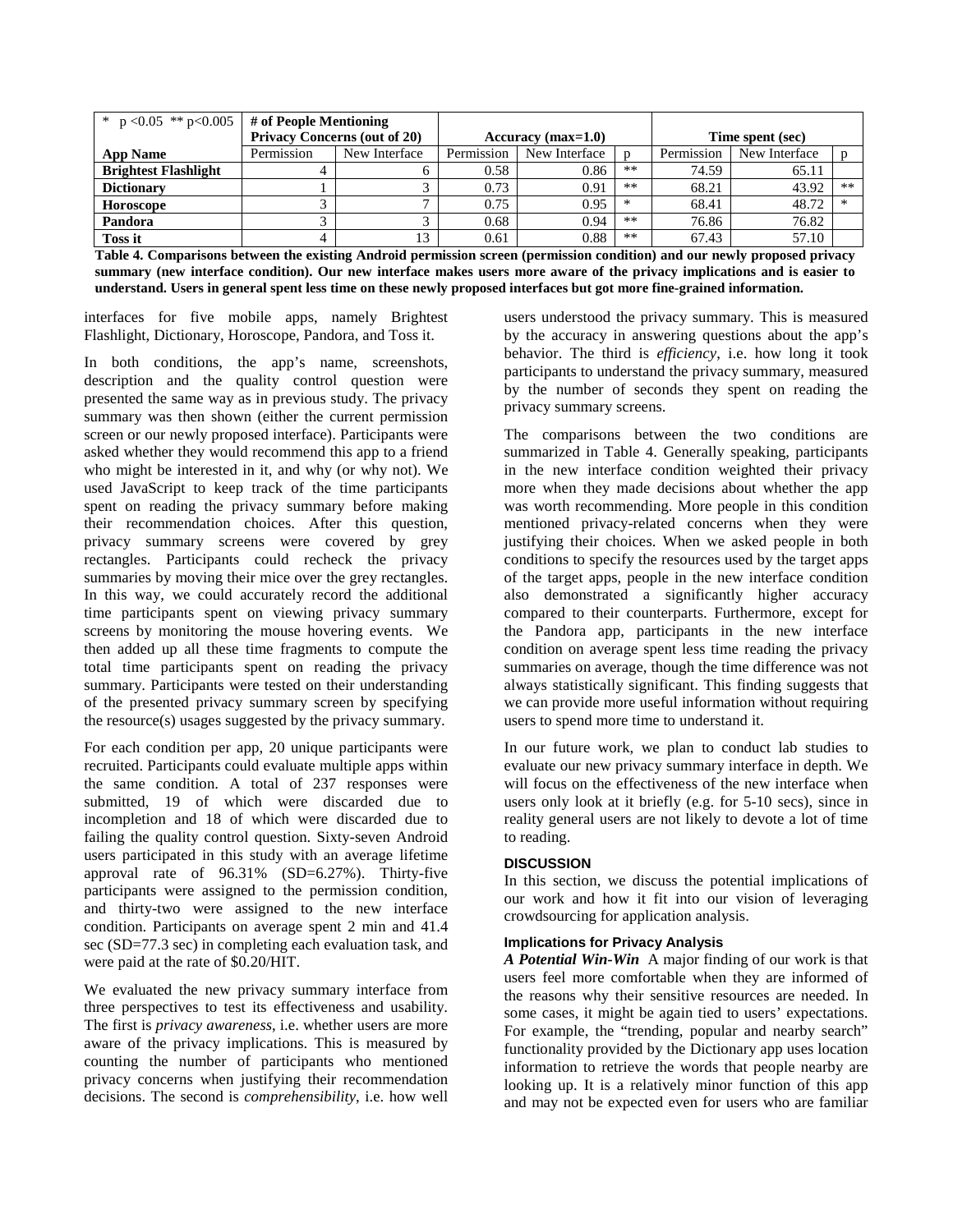with this app. Therefore, when we asked participants to state the reasons for accessing location information, most of them thought it was for targeted advertising purpose, hence rating the comfort level much lower than they were informed about the actual reason. We also observed several cases (e.g. the Weather Channel, GasBuddy, Compass) where participants had correct answers as to why the app was using one's location, but still felt less comfortable when compared to the condition where participants were directly given the purpose. It suggests that when dealing with uncertainties, users tend to be more concerned or even paranoid about their privacy. Our results provide evidence that properly informing users with the purposes of resource usage can actually ease their worries. In other words, it would potentially benefit all parties, including app developers, market owners, and advertisers.

Currently, the default Android permission screen doesn't contain any explanations. One possible approach for getting this information is to scale up our crowdsourcing approach, but there is the potential for errors, as we saw in Table 2. Another approach is to require app developers to include a rationale, but this is an optimistic approach assuming that developers won't lie. This also suggests that better tools are still needed for analyzing apps' behaviors in a more scalable and automated manner, as envisioned in [2] .

*Privacy Concerns of Mobile Advertising* We observed that mobile advertising services were a consistent privacy concern for the most participants. For all four types of resources, users felt the least comfortable when they were used for advertising or market analysis. We understand that many developers rely on ads for income. However, there is still space for app developers and ad networks to improve the user experience, such as by providing users with more informed consent and more explanations on how and why their personal information is used. Other potential ways include tweaking the sensitive resource usage to a coarser level, or using hashing or other methods to conceal users' identities. These technical methods can address users' privacy concerns without sacrificing too much on the ads' quality.

#### **Leveraging Crowd for Application Analysis**

The long term vision of our work is to design a scalable privacy evaluation system for mobile apps by combining automated application analysis with crowdsourcing techniques. The automated techniques are meant to capture an app's behaviors involving sensitive resources, whereas the crowdsourcing techniques capture people's perceptions and expectations about an app's behaviors.

One important contribution of this paper is to demonstrate the feasibility of using crowdsourcing to capture users' perceptions, and to identify the strength and weakness of the crowd in evaluating privacy. Based on our data, users were not very good at speculating on the purpose of resource access, which is not surprising and might be compensated by leveraging existing mobile app analysis techniques. However, specifying their expectations is a relatively easy job for most people but cannot be addressed by existing app analysis tools.

As the first work of this kind, we simplified the problem by focusing only on privacy, although we realize that users may weigh utility over privacy when making decisions about installing an app. Future research will need to take utility into account in understanding how people make trust decisions.

We also only captured people's perceptions at a coarse granularity and with limited types of sensitive resources. We will extend our work to finer-grained interactions, e.g. whether users expect the Yelp app to send their location to yelp.com when they press 'Search nearby restaurant' button. We envision that this level of analysis could provide us more detailed information for evaluating mobile apps, and could possibly lead to better results when asking the crowd why an app accesses a given resource.

In our crowdsourcing study, it cost us \$2.40 USD and about 20-25 minutes (deducted from the effective hourly rate reported by AMT) to examine one app and resource pair with input from 20 participants. There is ample room to improve the crowdsourcing efficiency. Examples include extending the participant pool to all smartphone users, minimizing the number of questions, and so on. There are also several techniques suggested by previous crowdsourcing work [7, 27] that we can leverage to improve the overall efficiency, e.g. dynamically publishing HITs, adaptively adjusting the compensation rate and the number of required responses. Given that it only took about one minute for our participants to complete a crowdsourcing task, we believe this method would scale well, though formal scalability analysis is still an open issue and will be included in our future work.

Alternatively, crowdsourcing users' perceptions could be achieved in conjunction with the exiting app rating mechanism. When users rate a mobile app, they can also optionally specify their expectations of one aspect of the target app. As the number of rating grows, the aggregated perceptions will be more representative.

#### **CONCLUSION & FUTURE WORK**

A great deal of past work in mobile security and privacy research has focused on providing tools for automated analysis. However, there is still no easy way to distinguish whether accessing certain sensitive resource is necessary, or how that action makes users feel with respect to their privacy. Our work demonstrates a new way for evaluating mobile app's privacy. We explore users' mental models of mobile privacy by crowdsourcing